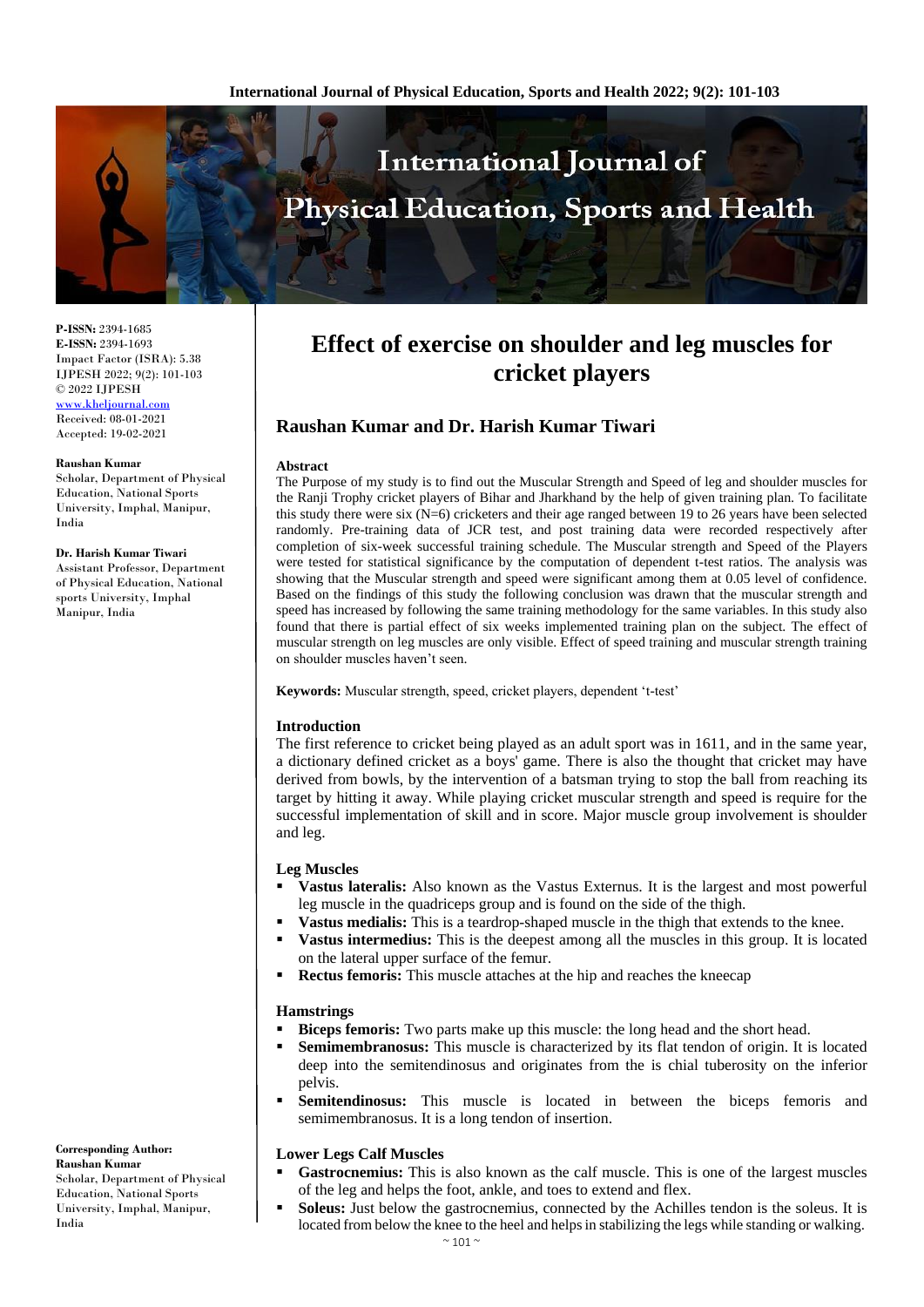- **Plantaris:** This is a small muscle found at the back of the lower leg. Like the first two muscles mentioned, it's involved in plantar flexion.
- **Extensor Digitorum Longus:** This is a long, thin muscle that extends down the front of the shin, across the ankle joint, and into the toes.
- **Tibialis Muscles:** Located at the front and back sides of the lower leg.
- Peroneus Muscles: These are found on the lower leg's front side. They also help in dorsiflexion.

## **Shoulder Muscles**

- The muscles of the shoulder either connect the scapula and clavicle to the trunk, or connect the clavicle, scapula and body wall to the proximal (top) end of the humerus. The *trapezius, levator scapulae*, and *rhomboids* originate from the base of the skull and/or spine and connect the scapula and clavicle to the trunk of the body.
- The pectoralis major, pectoralis minor, latissimus dorsi, teres major and deltoid connect to the proximal end of the humerus and anchor it to the body.
- The most important shoulder muscles are the four rotator cuff muscles - the subscapularis, supraspinatus, infraspinatus and teres minor muscles - which connect the scapula to the humerus and provide support for the glenohumeral joint. Muscles of the arm that enter into the shoulder complex are separated into anterior (flexor) and posterior (extensor) compartments. These include biceps brachii, triceps brachii and coracobrachialis.

#### **Speed**

It is the performance prerequisite to do motor action under given conditions in minimum of time. -Theiss and Schnabel (1987*)* 

#### **Strength**

Strength is a conditional ability i.e.; it depends largely on the

energy liberation process in muscles. Strength is the ability to overcome resistance or to act against resistance.it is a product of voluntary muscle contraction caused by neuro-muscular system.

#### **Muscular Strength**

The Amount of force that a muscle can produce in a one single contraction.

#### **Methodology**

The above test has been administered by self and in the supervision of guide. pre training data has been recorded of all the Players through the tools mentioned in above test methods. After successful execution of training plan for six weeks again post training data has been recorded

| <b>Name</b> | Vertical Jump (in inches) Chin-UP RUN (in Seconds) |    |       |
|-------------|----------------------------------------------------|----|-------|
| Subject 1   | 14                                                 |    | 13.04 |
| Subject 2   | 12                                                 |    | 12.46 |
| Subject 3   | 13                                                 |    | 13.15 |
| Subject 4   | $\overline{A}$                                     | 21 | 13    |
| Subject 5   | 16                                                 | 11 | 12.78 |
| Subject 6   |                                                    |    | 12.99 |

**Table 2:** Post-Training JCR Data of the Player

| <b>Name</b> | Vertical Jump (in inches) Chin-UP Run (in Seconds) |    |       |  |
|-------------|----------------------------------------------------|----|-------|--|
| Subject 1   |                                                    |    | 13.25 |  |
| Subject 2   |                                                    | 10 | 12.69 |  |
| Subject 3   | 13                                                 |    | 13.28 |  |
| Subject 4   | 13                                                 | 17 | 13.1  |  |
| Subject 5   | 16                                                 | 10 | 13    |  |
| Subject 6   | 12                                                 | 10 | 13.03 |  |

## **Analysis of statistical data**

For the Result of above Research, the data analysis is based on Dependent t-test.

| <b>Table-3:</b> Dependent t-test Data for Pre and Post Training of the Players |         |                                              |                        |                      |                |               |  |  |  |
|--------------------------------------------------------------------------------|---------|----------------------------------------------|------------------------|----------------------|----------------|---------------|--|--|--|
| <b>Variables</b>                                                               | ΣD      | $\overline{\mathbf{D}}$ (Difference of Mean) | N (Number of Students) | <b>S</b> (Deviation) | T (Calculated) | T (Tabulated) |  |  |  |
| Jump                                                                           |         |                                              |                        | 0.54                 |                | 2.01          |  |  |  |
| Chin-up                                                                        |         | 0.83                                         |                        |                      |                | 2.01          |  |  |  |
| Run                                                                            | $-1.16$ | $-0.19$                                      |                        | $-3.88$              |                | 2.01          |  |  |  |
| Level of Significance Is (in two tail) 0.05                                    |         |                                              |                        |                      |                |               |  |  |  |

Level of Significance Is (in two tail) 0.05



**Fig 1:** Bar Diagram Representation